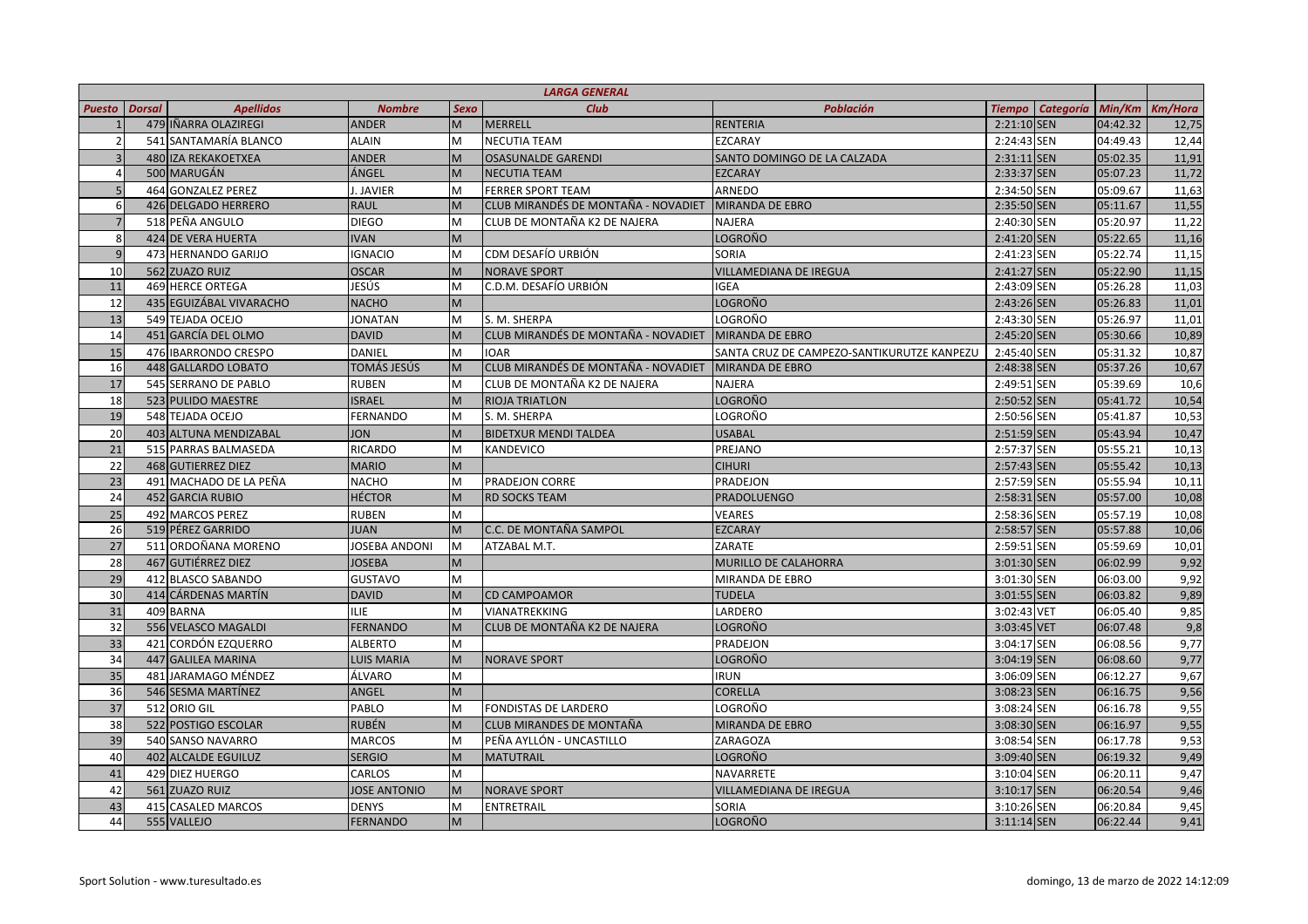| <b>LARGA GENERAL</b> |               |                                   |                     |             |                                     |                             |                                   |          |                |
|----------------------|---------------|-----------------------------------|---------------------|-------------|-------------------------------------|-----------------------------|-----------------------------------|----------|----------------|
| <b>Puesto</b>        | <b>Dorsal</b> | <b>Apellidos</b>                  | <b>Nombre</b>       | <b>Sexo</b> | <b>Club</b>                         | <b>Población</b>            | <b>Categoría</b><br><b>Tiempo</b> |          | Min/Km Km/Hora |
| 45                   |               | 442 FERNANDEZ ROIZ                | ADRIÁN              | M           | CLUB MIRANDÉS DE MONTAÑA - NOVADIET | MIRANDA DE EBRO             | 3:11:34 SEN                       | 06:23.11 | 9,4            |
| 46                   |               | 533 SADABA ARAGUES                | <b>JOSE MIGUEL</b>  | M           | <b>CAROA MADERAS</b>                | <b>CASCANTE</b>             | 3:11:49 VET                       | 06:23.61 | 9,38           |
| 47                   |               | 463 GONZÁLEZ PEÑALVA              | <b>ROBERTO</b>      | M           |                                     | VILLAMEDIANA DE IREGUA      | 3:11:52 SEN                       | 06:23.72 | 9,38           |
| 48                   |               | 457 GIL OLALLA                    | <b>FRANCISCO</b>    | M           |                                     | LAGUARDIA                   | 3:13:20 SEN                       | 06:26.65 | 9,31           |
| 49                   |               | 551 TUBÍA LÓPEZ                   | <b>JUAN</b>         | M           | <b>MARMÁTULAS</b>                   | MIRANDA DE EBRO             | 3:13:20 SEN                       | 06:26.67 | 9,31           |
| 50                   |               | 538 SAN MIGUEL                    | ANGEL               | M           | <b>KANDEVICO</b>                    | <b>ARNEDO</b>               | 3:14:20 VET                       | 06:28.66 | 9,26           |
| 51                   |               | 544 SERRA LORENTE                 | <b>JOSE ANTONIO</b> | M           |                                     | <b>MURILLO DE CALAHORRA</b> | 3:15:01 SEN                       | 06:30.02 | 9,23           |
| 52                   |               | 517 PELAYO VILLEGAS               | <b>FRANCISCO</b>    | M           | <b>DE TORANZO XTREME</b>            | <b>RENEDO DE PIELAGOS</b>   | 3:15:07 SEN                       | 06:30.21 | 9,23           |
| 53                   |               | 536 SAN MARTÍN SEGURA             | <b>DAVID</b>        | M           |                                     | LOGROÑO                     | 3:15:17 SEN                       | 06:30.55 | 9,22           |
| 54                   |               | 488 LÓPEZ CEREZO                  | <b>FRANCISCO</b>    | M           | <b>RIOJANNERS</b>                   | <b>LOGROÑO</b>              | 3:15:27 SEN                       | 06:30.90 | 9,21           |
| 55                   |               | 465 GONZALO GONZALEZ              | <b>OSCAR</b>        | M           |                                     | LOGROÑO                     | 3:17:11 SEN                       | 06:34.35 | 9,13           |
| 56                   |               | 440 FAUSTE OVEJANO                | <b>OSCAR</b>        | M           | <b>CLUB DE MONTAÑA CALAHORRA</b>    | <b>ALFARO</b>               | 3:17:12 SEN                       | 06:34.39 | 9,13           |
| 57                   |               | 553 URTUBIA                       | <b>FELIX</b>        | M           |                                     | <b>AUTOL</b>                | 3:17:31 VET                       | 06:35.01 | 9,11           |
| 58                   |               | 450 GARCIA BARRASA                | <b>JORGE</b>        | M           | <b>RIOJANNERS</b>                   | <b>LOGROÑO</b>              | 3:18:24 SEN                       | 06:36.79 | 9,07           |
| 59                   |               | 462 GONZALEZ JIMÉNEZ              | <b>JOSE JAVIER</b>  | M           | MONTAÑA DE CALAHORRA                |                             | 3:18:35 SEN                       | 06:37.14 | 9,06           |
| 60                   |               | 527 REJADO JIMÉNEZ                | <b>JAIME</b>        | M           | <b>REMARSA RIOJA</b>                | NAVARRETE                   | 3:20:05 SEN                       | 06:40.14 | $\mathbf{q}$   |
| 61                   |               | 524 RAMÍREZ EGUIZABAL             | CARLOS              | M           | <b>EMETEBE</b>                      | PRADEJON                    | 3:20:19 SEN                       | 06:40.63 | 8,99           |
| 62                   |               | 455 GARCÍA SOBA                   | <b>SERGIO</b>       | M           |                                     | <b>LOGROÑO</b>              | 3:21:07 SEN                       | 06:42.21 | 8,95           |
| 63                   |               | 427 DELGADO MURO                  | <b>FEDE</b>         | M           |                                     | QUEL                        | 3:21:45 SEN                       | 06:43.49 | 8,92           |
| 64                   |               | 489 LORENZO VÁZQUEZ               | <b>RUBÉN</b>        | M           | CLUB MIRANDES DE MONTAÑA            | <b>MIRANDA DE EBRO</b>      | 3:21:48 SEN                       | 06:43.59 | 8,92           |
| 65                   |               | 506 MONASTERIO NIEVA              | <b>SERGIO</b>       | м           |                                     | <b>MIRANDA DE EBRO</b>      | 3:21:49 SEN                       | 06:43.62 | 8,92           |
| 66                   |               | 445 FRÍAS RIVERA                  | <b>CARLOS</b>       | M           |                                     | <b>SORIA</b>                | 3:22:26 SEN                       | 06:44.84 | 8,89           |
| 67                   |               | 552 URRUCHI OCIO                  | <b>IVAN</b>         | M           |                                     | MIRANDA DE EBRO             | 3:22:40 SEN                       | 06:45.31 | 8,88           |
| 68                   |               | 406 ARTOLA SAN SEBASTIAN          | <b>IMANOL</b>       | M           | <b>IDIAZABAL ASEPLAN</b>            | <b>URTSUARAN</b>            | 3:23:03 SEN                       | 06:46.10 | 8,86           |
| 69                   |               | 443 FLAMENCO                      | <b>DANIEL</b>       | M           |                                     | ALDEANUEVA DE EBRO          | 3:23:07 SEN                       | 06:46.21 | 8,86           |
| 70                   |               | 484 LA ORDEN ALVAREZ              | <b>JOSE</b>         | M           | CDM DESAFÍO URBIÓN                  | <b>PRADEJON</b>             | 3:23:36 SEN                       | 06:47.18 | 8,84           |
| 71                   |               | 543 SANTOS VICENTE                | <b>JESUS JAVIER</b> | M           |                                     | MURILLO DE CALAHORRA        | 3:24:50 VET                       | 06:49.64 | 8,79           |
| 72                   |               | 413 CAMPOS RUIZ                   | EFRÉN               | M           |                                     | <b>SORIA</b>                | 3:28:38 SEN                       | 06:57.27 | 8,63           |
| 73                   |               | 470 HERMOSO                       | <b>DIEGO</b>        | M           | <b>Z5 XTREME</b>                    | <b>BURGOS</b>               | 3:29:00 SEN                       | 06:57.97 | 8,61           |
| 74                   |               | 417 CLAVIJO LOPEZ                 | <b>ELENA</b>        |             | <b>CLUB MARATÓN RIOJA</b>           | LOGROÑO                     | 3:29:23 SEN                       | 06:58.75 | 8,6            |
| 75                   |               | 472 HERNANDEZ IGLESIAS            | <b>SERGIO</b>       | M           | CDM DESAFÍO URBIÓN                  | COVALEDA                    | 3:29:23 SEN                       | 06:58.76 | 8,6            |
| 76                   |               | 528 RIDRUEJO GIL                  | <b>RUBÉN</b>        | M           |                                     | PRADEJON                    | 3:29:26 SEN                       | 06:58.86 | 8,59           |
| 77                   |               | 477 IBIRICU GIL                   | <b>MIGUEL</b>       | M           | <b>GM MUSKARIA</b>                  | <b>CINTRUENIGO</b>          | 3:30:26 SEN                       | 07:00.85 | 8,55           |
| 78                   |               | 461 GONZALEZ GARITONANDIA         | <b>AINHOA</b>       |             | CLUB MIRANDÉS DE MONTAÑA - NOVADIET | MIRANDA DE EBRO             | 3:30:31 SEN                       | 07:01.03 | 8,55           |
| 79                   |               | 453 GARCIA RUIZ                   | <b>ALBERTO</b>      | M           | RIBERA EXTREM                       | RINCON DE SOTO              | 3:30:34 SEN                       | 07:01.13 | 8,55           |
| 80                   |               | 534 SAEZ DE OLAZAGOITIA ECHEZARRA | <b>IÑAKI</b>        | M           | CLUB ALPINO SÁMANO                  | <b>CASTRO URDIALES</b>      | 3:31:43 VET                       | 07:03.40 | 8,5            |
| 81                   |               | 475 HUARTE NUÑEZ                  | <b>KARLOS</b>       | M           | <b>TXURREGI</b>                     | PAMPLONA                    | 3:32:25 VET                       | 07:04.83 | 8,47           |
| 82                   |               | 510 OLIVEROS SANZ                 | <b>CARLOS</b>       | M           |                                     | <b>BUÑUEL</b>               | 3:34:30 VET                       | 07:08.98 | 8,39           |
| 83                   |               | 558 VIGUERA VAZQUEZ               | JAVI                | M           | CLUB DE MONTAÑA GASTEIZ             | VITORIA-GASTEIZ             | 3:34:35 SEN                       | 07:09.15 | 8,39           |
| 84                   |               | 433 DURAN ARNEDO                  | <b>RUBEN</b>        | M           | <b>RIOJANNERS</b>                   | LOGROÑO                     | 3:34:46 SEN                       | 07:09.50 | 8,38           |
| 85                   |               | 535 SALCEDO GARCIA                | <b>ADRIAN</b>       | м           |                                     | ARNEDO                      | 3:35:55 SEN                       | 07:11.83 | 8,34           |
| 86                   |               | 560 YÉLAMOS PEREIRO               | <b>JOSE</b>         | M           | <b>LA CABRERA</b>                   | CABRERA, LA                 | 3:36:29 SEN                       | 07:12.94 | 8,32           |
| 87                   |               | <b>478 IGLESIAS MERINO</b>        | <b>OSCAR</b>        | M           |                                     | <b>AUTOL</b>                | 3:36:45 VET                       | 07:13.47 | 8,31           |
| 88                   |               | 514 PALACIOS HERNÁNDEZ            | <b>SALVADOR</b>     | M           |                                     | <b>AUTOL</b>                | 3:36:46 SEN                       | 07:13.52 | 8,3            |
|                      |               |                                   |                     |             |                                     |                             |                                   |          |                |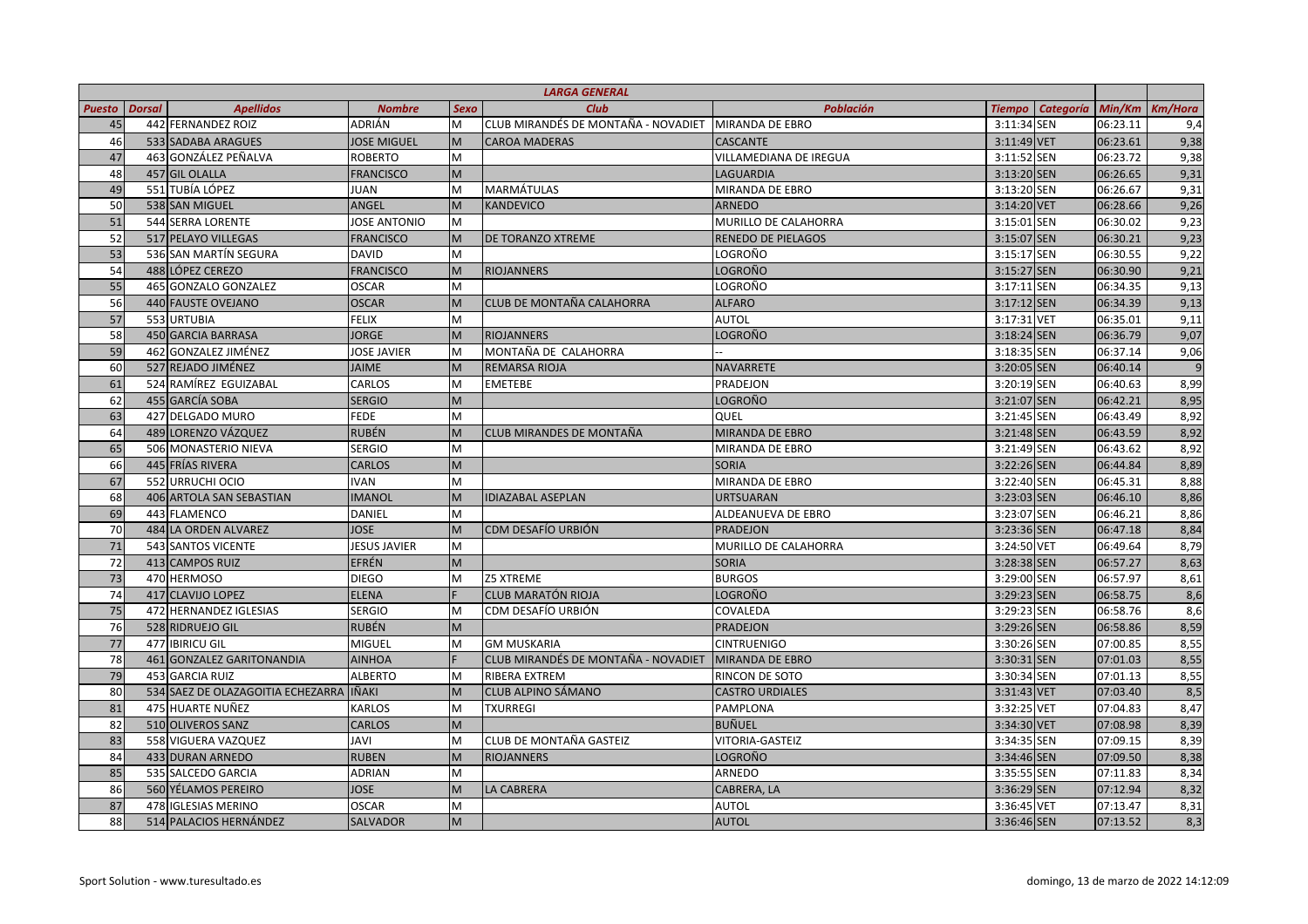| <b>Dorsal</b><br><b>Apellidos</b><br><b>Club</b><br><b>Población</b><br><b>Categoría</b><br>Min/Km<br><b>Puesto</b><br><b>Nombre</b><br><b>Sexo</b><br><b>Tiempo</b><br>89<br>401 AGUIRRE LARRAÑAGA<br>3:36:54 SEN<br><b>ASIER</b><br>M<br><b>BESAIDE M.T</b><br><b>ORO</b><br>07:13.80<br>90<br><b>DAVID</b><br><b>DE TORANZO XTREME</b><br><b>VARGAS</b><br>3:37:32 SEN<br>07:15.05<br>446 FUENTES ORTIZ<br>M<br>91<br>441 FERNÁNDEZ ABAD<br><b>ALBERTO</b><br>M<br>3:37:57 SEN<br>07:15.89<br>ARNEDO<br>92<br><b>DAVID</b><br><b>SORIA</b><br>3:38:02 SEN<br>07:16.04<br>483 LA ORDEN ALVAREZ<br>M<br><b>CDM.DESAFIO URBION</b><br>3:38:08 SEN<br>93<br>542 SANTORUM LLORENTE<br><b>MARIO</b><br>M<br>CDM DESAFÍO URBIÓN<br>COVALEDA<br>07:16.25<br>94<br>537 SAN MARTIN TRES<br><b>IGNACIO</b><br>M<br><b>ANDOSILLA</b><br>3:39:20 SEN<br>07:18.65<br>95<br><b>AITOR</b><br>M<br>3:39:20 SEN<br>422 CORTAZAR<br><b>ANDOSILLA</b><br>07:18.66<br>454 GARCÍA RUIZ<br><b>FRANCISCO</b><br>3:40:11 SEN<br>96<br>M<br><b>VILLABUENA DE ALAVA</b><br>07:20.36<br>97<br>530 ROLDÁN SEGURA<br><b>JORGE</b><br>3:42:02 SEN<br>M<br>LOGROÑO<br>07:24.04<br>LOGROÑO<br>3:42:02 SEN<br>98<br>531 RUBIO GIL<br><b>ALEJANDRA</b><br>07:24.05<br>99<br>MIGUEL ÁNGEL<br>460 GONZALEZ BLANCO<br>M<br>UNION DE LOS TRES EJERCITOS<br>3:42:22 SEN<br>07:24.70<br>100<br>M<br>3:42:42 SEN<br>07:25.37<br>496 MARTÍNEZ LOSA<br><b>JOSE</b><br><b>ARNEDO</b><br>101<br>471 HERNANDEZ GONZALEZ<br><b>JUAN CARLOS</b><br>ARNEDO<br>3:42:45 VET<br>07:25.50<br>M<br>102<br>498 MARTÍNEZ MARTÍNEZ-LOSA<br>JESÚS<br><b>ARNEDO</b><br>3:42:47 SEN<br>07:25.54<br>M<br><b>C.M. FUENTE TEJA</b><br>103<br>529 RODRIGUEZ BURGUI<br><b>ROBERTO</b><br>ARNEDO<br>3:42:48 SEN<br>07:25.59<br>M<br>104<br>444 FLAMENCO<br><b>IÑIGO</b><br>M<br><b>ALDEANUEVA DE EBRO</b><br>3:43:26 SEN<br>07:26.84<br>105<br>3:46:30 SEN<br><b>485 LAFUENTE MORENO</b><br>LUIS JAVIER<br>M<br>C.D.A. PUENTE DEL CANTO<br>SORIA<br>07:32.98<br>RINCON DE SOTO<br>106<br>416 CEBRIÁN FUERTES<br><b>JAVIER</b><br>CLUB ATLETISMO RINCÓN DE SOTO<br>3:46:42 SEN<br>07:33.38<br>M<br>107<br>438 EZQUERRO IÑIGUEZ<br><b>MIGUEL</b><br>M<br>PRADEJON<br>3:46:59 SEN<br>07:33.96<br><b>PRADEJON CORRE</b><br>494 MARIN<br><b>ALBERTO</b><br>3:47:00 SEN<br>07:34.00<br>108<br>M<br><b>PRADEJON</b><br>109<br>526 REBOLLO PASCUAL<br><b>JORGE</b><br>M<br>MIRANDA DE EBRO<br>3:47:28 SEN<br>07:34.93<br>110<br>487 LARRARTE OSINALDE<br><b>IÑIGO</b><br>M<br><b>IZT</b><br><b>USABAL</b><br>3:47:30 SEN<br>07:34.99<br>111<br><b>FRANCISCO JAVIER</b><br>PRADEJON<br>3:48:43 VET<br>07:37.43<br>436 EZQUERRO<br>M<br>112<br>411 BARRIO FAUS<br>FRANCISCO JAVIER M<br><b>CLUB MIRANDES DE MONTAÑA</b><br>MIRANDA DE EBRO<br>3:49:11 SEN<br>07:38.36<br>499 MARTÍNEZ SOBERON<br>113<br><b>MIGUEL</b><br>SANTANDER<br>3:49:56 VET<br>07:39.84<br>M<br>MÁXIMO<br>3:50:08 VET<br>114<br>557 VELILLA GARCÍA<br>M<br><b>SAN ADRIAN</b><br>07:40.25<br>115<br>497 MARTINEZ MARTINEZ<br><b>RAFAEL</b><br>LOGROÑO<br>3:50:11 VET<br>07:40.36<br>M<br>550 TORRA BRABO<br><b>PALOMA</b><br>ALBELDA DE IREGUA<br>3:50:22 SEN<br>07:40.72<br>116<br>117<br>466 GRIJALBA DAVALILLO<br>CHECHU<br>M<br>LARDERO<br>3:51:21 SEN<br>07:42.69<br><b>MAGNUM ULTRAZENECA</b><br>M<br><b>AUTOL</b><br>3:52:33 SEN<br>118<br>502 MERINO JIMÉNEZ<br><b>JAVIER</b><br>07:45.09 | <b>Km/Hora</b><br>8,3<br>8,27<br>8,26<br>8,26<br>8,25<br>8,21<br>8,21<br>8,18 |
|----------------------------------------------------------------------------------------------------------------------------------------------------------------------------------------------------------------------------------------------------------------------------------------------------------------------------------------------------------------------------------------------------------------------------------------------------------------------------------------------------------------------------------------------------------------------------------------------------------------------------------------------------------------------------------------------------------------------------------------------------------------------------------------------------------------------------------------------------------------------------------------------------------------------------------------------------------------------------------------------------------------------------------------------------------------------------------------------------------------------------------------------------------------------------------------------------------------------------------------------------------------------------------------------------------------------------------------------------------------------------------------------------------------------------------------------------------------------------------------------------------------------------------------------------------------------------------------------------------------------------------------------------------------------------------------------------------------------------------------------------------------------------------------------------------------------------------------------------------------------------------------------------------------------------------------------------------------------------------------------------------------------------------------------------------------------------------------------------------------------------------------------------------------------------------------------------------------------------------------------------------------------------------------------------------------------------------------------------------------------------------------------------------------------------------------------------------------------------------------------------------------------------------------------------------------------------------------------------------------------------------------------------------------------------------------------------------------------------------------------------------------------------------------------------------------------------------------------------------------------------------------------------------------------------------------------------------------------------------------------------------------------------------------------------------------------------------------------------------------------------------------------------------------------------------------------------------------------------------------------------------------------------------------------------------------------------------------------------------------------------------------------|-------------------------------------------------------------------------------|
|                                                                                                                                                                                                                                                                                                                                                                                                                                                                                                                                                                                                                                                                                                                                                                                                                                                                                                                                                                                                                                                                                                                                                                                                                                                                                                                                                                                                                                                                                                                                                                                                                                                                                                                                                                                                                                                                                                                                                                                                                                                                                                                                                                                                                                                                                                                                                                                                                                                                                                                                                                                                                                                                                                                                                                                                                                                                                                                                                                                                                                                                                                                                                                                                                                                                                                                                                                                              |                                                                               |
|                                                                                                                                                                                                                                                                                                                                                                                                                                                                                                                                                                                                                                                                                                                                                                                                                                                                                                                                                                                                                                                                                                                                                                                                                                                                                                                                                                                                                                                                                                                                                                                                                                                                                                                                                                                                                                                                                                                                                                                                                                                                                                                                                                                                                                                                                                                                                                                                                                                                                                                                                                                                                                                                                                                                                                                                                                                                                                                                                                                                                                                                                                                                                                                                                                                                                                                                                                                              |                                                                               |
|                                                                                                                                                                                                                                                                                                                                                                                                                                                                                                                                                                                                                                                                                                                                                                                                                                                                                                                                                                                                                                                                                                                                                                                                                                                                                                                                                                                                                                                                                                                                                                                                                                                                                                                                                                                                                                                                                                                                                                                                                                                                                                                                                                                                                                                                                                                                                                                                                                                                                                                                                                                                                                                                                                                                                                                                                                                                                                                                                                                                                                                                                                                                                                                                                                                                                                                                                                                              |                                                                               |
|                                                                                                                                                                                                                                                                                                                                                                                                                                                                                                                                                                                                                                                                                                                                                                                                                                                                                                                                                                                                                                                                                                                                                                                                                                                                                                                                                                                                                                                                                                                                                                                                                                                                                                                                                                                                                                                                                                                                                                                                                                                                                                                                                                                                                                                                                                                                                                                                                                                                                                                                                                                                                                                                                                                                                                                                                                                                                                                                                                                                                                                                                                                                                                                                                                                                                                                                                                                              |                                                                               |
|                                                                                                                                                                                                                                                                                                                                                                                                                                                                                                                                                                                                                                                                                                                                                                                                                                                                                                                                                                                                                                                                                                                                                                                                                                                                                                                                                                                                                                                                                                                                                                                                                                                                                                                                                                                                                                                                                                                                                                                                                                                                                                                                                                                                                                                                                                                                                                                                                                                                                                                                                                                                                                                                                                                                                                                                                                                                                                                                                                                                                                                                                                                                                                                                                                                                                                                                                                                              |                                                                               |
|                                                                                                                                                                                                                                                                                                                                                                                                                                                                                                                                                                                                                                                                                                                                                                                                                                                                                                                                                                                                                                                                                                                                                                                                                                                                                                                                                                                                                                                                                                                                                                                                                                                                                                                                                                                                                                                                                                                                                                                                                                                                                                                                                                                                                                                                                                                                                                                                                                                                                                                                                                                                                                                                                                                                                                                                                                                                                                                                                                                                                                                                                                                                                                                                                                                                                                                                                                                              |                                                                               |
|                                                                                                                                                                                                                                                                                                                                                                                                                                                                                                                                                                                                                                                                                                                                                                                                                                                                                                                                                                                                                                                                                                                                                                                                                                                                                                                                                                                                                                                                                                                                                                                                                                                                                                                                                                                                                                                                                                                                                                                                                                                                                                                                                                                                                                                                                                                                                                                                                                                                                                                                                                                                                                                                                                                                                                                                                                                                                                                                                                                                                                                                                                                                                                                                                                                                                                                                                                                              |                                                                               |
|                                                                                                                                                                                                                                                                                                                                                                                                                                                                                                                                                                                                                                                                                                                                                                                                                                                                                                                                                                                                                                                                                                                                                                                                                                                                                                                                                                                                                                                                                                                                                                                                                                                                                                                                                                                                                                                                                                                                                                                                                                                                                                                                                                                                                                                                                                                                                                                                                                                                                                                                                                                                                                                                                                                                                                                                                                                                                                                                                                                                                                                                                                                                                                                                                                                                                                                                                                                              |                                                                               |
|                                                                                                                                                                                                                                                                                                                                                                                                                                                                                                                                                                                                                                                                                                                                                                                                                                                                                                                                                                                                                                                                                                                                                                                                                                                                                                                                                                                                                                                                                                                                                                                                                                                                                                                                                                                                                                                                                                                                                                                                                                                                                                                                                                                                                                                                                                                                                                                                                                                                                                                                                                                                                                                                                                                                                                                                                                                                                                                                                                                                                                                                                                                                                                                                                                                                                                                                                                                              |                                                                               |
|                                                                                                                                                                                                                                                                                                                                                                                                                                                                                                                                                                                                                                                                                                                                                                                                                                                                                                                                                                                                                                                                                                                                                                                                                                                                                                                                                                                                                                                                                                                                                                                                                                                                                                                                                                                                                                                                                                                                                                                                                                                                                                                                                                                                                                                                                                                                                                                                                                                                                                                                                                                                                                                                                                                                                                                                                                                                                                                                                                                                                                                                                                                                                                                                                                                                                                                                                                                              | 8,11                                                                          |
|                                                                                                                                                                                                                                                                                                                                                                                                                                                                                                                                                                                                                                                                                                                                                                                                                                                                                                                                                                                                                                                                                                                                                                                                                                                                                                                                                                                                                                                                                                                                                                                                                                                                                                                                                                                                                                                                                                                                                                                                                                                                                                                                                                                                                                                                                                                                                                                                                                                                                                                                                                                                                                                                                                                                                                                                                                                                                                                                                                                                                                                                                                                                                                                                                                                                                                                                                                                              | 8,11                                                                          |
|                                                                                                                                                                                                                                                                                                                                                                                                                                                                                                                                                                                                                                                                                                                                                                                                                                                                                                                                                                                                                                                                                                                                                                                                                                                                                                                                                                                                                                                                                                                                                                                                                                                                                                                                                                                                                                                                                                                                                                                                                                                                                                                                                                                                                                                                                                                                                                                                                                                                                                                                                                                                                                                                                                                                                                                                                                                                                                                                                                                                                                                                                                                                                                                                                                                                                                                                                                                              | 8,1                                                                           |
|                                                                                                                                                                                                                                                                                                                                                                                                                                                                                                                                                                                                                                                                                                                                                                                                                                                                                                                                                                                                                                                                                                                                                                                                                                                                                                                                                                                                                                                                                                                                                                                                                                                                                                                                                                                                                                                                                                                                                                                                                                                                                                                                                                                                                                                                                                                                                                                                                                                                                                                                                                                                                                                                                                                                                                                                                                                                                                                                                                                                                                                                                                                                                                                                                                                                                                                                                                                              | 8,08                                                                          |
|                                                                                                                                                                                                                                                                                                                                                                                                                                                                                                                                                                                                                                                                                                                                                                                                                                                                                                                                                                                                                                                                                                                                                                                                                                                                                                                                                                                                                                                                                                                                                                                                                                                                                                                                                                                                                                                                                                                                                                                                                                                                                                                                                                                                                                                                                                                                                                                                                                                                                                                                                                                                                                                                                                                                                                                                                                                                                                                                                                                                                                                                                                                                                                                                                                                                                                                                                                                              | 8,08                                                                          |
|                                                                                                                                                                                                                                                                                                                                                                                                                                                                                                                                                                                                                                                                                                                                                                                                                                                                                                                                                                                                                                                                                                                                                                                                                                                                                                                                                                                                                                                                                                                                                                                                                                                                                                                                                                                                                                                                                                                                                                                                                                                                                                                                                                                                                                                                                                                                                                                                                                                                                                                                                                                                                                                                                                                                                                                                                                                                                                                                                                                                                                                                                                                                                                                                                                                                                                                                                                                              | 8,08                                                                          |
|                                                                                                                                                                                                                                                                                                                                                                                                                                                                                                                                                                                                                                                                                                                                                                                                                                                                                                                                                                                                                                                                                                                                                                                                                                                                                                                                                                                                                                                                                                                                                                                                                                                                                                                                                                                                                                                                                                                                                                                                                                                                                                                                                                                                                                                                                                                                                                                                                                                                                                                                                                                                                                                                                                                                                                                                                                                                                                                                                                                                                                                                                                                                                                                                                                                                                                                                                                                              | 8,08                                                                          |
|                                                                                                                                                                                                                                                                                                                                                                                                                                                                                                                                                                                                                                                                                                                                                                                                                                                                                                                                                                                                                                                                                                                                                                                                                                                                                                                                                                                                                                                                                                                                                                                                                                                                                                                                                                                                                                                                                                                                                                                                                                                                                                                                                                                                                                                                                                                                                                                                                                                                                                                                                                                                                                                                                                                                                                                                                                                                                                                                                                                                                                                                                                                                                                                                                                                                                                                                                                                              | 8,06                                                                          |
|                                                                                                                                                                                                                                                                                                                                                                                                                                                                                                                                                                                                                                                                                                                                                                                                                                                                                                                                                                                                                                                                                                                                                                                                                                                                                                                                                                                                                                                                                                                                                                                                                                                                                                                                                                                                                                                                                                                                                                                                                                                                                                                                                                                                                                                                                                                                                                                                                                                                                                                                                                                                                                                                                                                                                                                                                                                                                                                                                                                                                                                                                                                                                                                                                                                                                                                                                                                              | 7,95                                                                          |
|                                                                                                                                                                                                                                                                                                                                                                                                                                                                                                                                                                                                                                                                                                                                                                                                                                                                                                                                                                                                                                                                                                                                                                                                                                                                                                                                                                                                                                                                                                                                                                                                                                                                                                                                                                                                                                                                                                                                                                                                                                                                                                                                                                                                                                                                                                                                                                                                                                                                                                                                                                                                                                                                                                                                                                                                                                                                                                                                                                                                                                                                                                                                                                                                                                                                                                                                                                                              | 7,94                                                                          |
|                                                                                                                                                                                                                                                                                                                                                                                                                                                                                                                                                                                                                                                                                                                                                                                                                                                                                                                                                                                                                                                                                                                                                                                                                                                                                                                                                                                                                                                                                                                                                                                                                                                                                                                                                                                                                                                                                                                                                                                                                                                                                                                                                                                                                                                                                                                                                                                                                                                                                                                                                                                                                                                                                                                                                                                                                                                                                                                                                                                                                                                                                                                                                                                                                                                                                                                                                                                              | 7,93                                                                          |
|                                                                                                                                                                                                                                                                                                                                                                                                                                                                                                                                                                                                                                                                                                                                                                                                                                                                                                                                                                                                                                                                                                                                                                                                                                                                                                                                                                                                                                                                                                                                                                                                                                                                                                                                                                                                                                                                                                                                                                                                                                                                                                                                                                                                                                                                                                                                                                                                                                                                                                                                                                                                                                                                                                                                                                                                                                                                                                                                                                                                                                                                                                                                                                                                                                                                                                                                                                                              | 7,93                                                                          |
|                                                                                                                                                                                                                                                                                                                                                                                                                                                                                                                                                                                                                                                                                                                                                                                                                                                                                                                                                                                                                                                                                                                                                                                                                                                                                                                                                                                                                                                                                                                                                                                                                                                                                                                                                                                                                                                                                                                                                                                                                                                                                                                                                                                                                                                                                                                                                                                                                                                                                                                                                                                                                                                                                                                                                                                                                                                                                                                                                                                                                                                                                                                                                                                                                                                                                                                                                                                              | 7,91                                                                          |
|                                                                                                                                                                                                                                                                                                                                                                                                                                                                                                                                                                                                                                                                                                                                                                                                                                                                                                                                                                                                                                                                                                                                                                                                                                                                                                                                                                                                                                                                                                                                                                                                                                                                                                                                                                                                                                                                                                                                                                                                                                                                                                                                                                                                                                                                                                                                                                                                                                                                                                                                                                                                                                                                                                                                                                                                                                                                                                                                                                                                                                                                                                                                                                                                                                                                                                                                                                                              | 7,91                                                                          |
|                                                                                                                                                                                                                                                                                                                                                                                                                                                                                                                                                                                                                                                                                                                                                                                                                                                                                                                                                                                                                                                                                                                                                                                                                                                                                                                                                                                                                                                                                                                                                                                                                                                                                                                                                                                                                                                                                                                                                                                                                                                                                                                                                                                                                                                                                                                                                                                                                                                                                                                                                                                                                                                                                                                                                                                                                                                                                                                                                                                                                                                                                                                                                                                                                                                                                                                                                                                              | 7,87                                                                          |
|                                                                                                                                                                                                                                                                                                                                                                                                                                                                                                                                                                                                                                                                                                                                                                                                                                                                                                                                                                                                                                                                                                                                                                                                                                                                                                                                                                                                                                                                                                                                                                                                                                                                                                                                                                                                                                                                                                                                                                                                                                                                                                                                                                                                                                                                                                                                                                                                                                                                                                                                                                                                                                                                                                                                                                                                                                                                                                                                                                                                                                                                                                                                                                                                                                                                                                                                                                                              | 7,85                                                                          |
|                                                                                                                                                                                                                                                                                                                                                                                                                                                                                                                                                                                                                                                                                                                                                                                                                                                                                                                                                                                                                                                                                                                                                                                                                                                                                                                                                                                                                                                                                                                                                                                                                                                                                                                                                                                                                                                                                                                                                                                                                                                                                                                                                                                                                                                                                                                                                                                                                                                                                                                                                                                                                                                                                                                                                                                                                                                                                                                                                                                                                                                                                                                                                                                                                                                                                                                                                                                              | 7,83                                                                          |
|                                                                                                                                                                                                                                                                                                                                                                                                                                                                                                                                                                                                                                                                                                                                                                                                                                                                                                                                                                                                                                                                                                                                                                                                                                                                                                                                                                                                                                                                                                                                                                                                                                                                                                                                                                                                                                                                                                                                                                                                                                                                                                                                                                                                                                                                                                                                                                                                                                                                                                                                                                                                                                                                                                                                                                                                                                                                                                                                                                                                                                                                                                                                                                                                                                                                                                                                                                                              | 7,82                                                                          |
|                                                                                                                                                                                                                                                                                                                                                                                                                                                                                                                                                                                                                                                                                                                                                                                                                                                                                                                                                                                                                                                                                                                                                                                                                                                                                                                                                                                                                                                                                                                                                                                                                                                                                                                                                                                                                                                                                                                                                                                                                                                                                                                                                                                                                                                                                                                                                                                                                                                                                                                                                                                                                                                                                                                                                                                                                                                                                                                                                                                                                                                                                                                                                                                                                                                                                                                                                                                              | 7,82                                                                          |
|                                                                                                                                                                                                                                                                                                                                                                                                                                                                                                                                                                                                                                                                                                                                                                                                                                                                                                                                                                                                                                                                                                                                                                                                                                                                                                                                                                                                                                                                                                                                                                                                                                                                                                                                                                                                                                                                                                                                                                                                                                                                                                                                                                                                                                                                                                                                                                                                                                                                                                                                                                                                                                                                                                                                                                                                                                                                                                                                                                                                                                                                                                                                                                                                                                                                                                                                                                                              | 7,81                                                                          |
|                                                                                                                                                                                                                                                                                                                                                                                                                                                                                                                                                                                                                                                                                                                                                                                                                                                                                                                                                                                                                                                                                                                                                                                                                                                                                                                                                                                                                                                                                                                                                                                                                                                                                                                                                                                                                                                                                                                                                                                                                                                                                                                                                                                                                                                                                                                                                                                                                                                                                                                                                                                                                                                                                                                                                                                                                                                                                                                                                                                                                                                                                                                                                                                                                                                                                                                                                                                              | 7,78                                                                          |
|                                                                                                                                                                                                                                                                                                                                                                                                                                                                                                                                                                                                                                                                                                                                                                                                                                                                                                                                                                                                                                                                                                                                                                                                                                                                                                                                                                                                                                                                                                                                                                                                                                                                                                                                                                                                                                                                                                                                                                                                                                                                                                                                                                                                                                                                                                                                                                                                                                                                                                                                                                                                                                                                                                                                                                                                                                                                                                                                                                                                                                                                                                                                                                                                                                                                                                                                                                                              | 7,74                                                                          |
| 119<br><b>404 ANTON LANSEROS</b><br><b>FRANCISCO</b><br>M<br>VITORIA-GASTEIZ<br>3:53:13 VET<br>07:46.40<br>CLUB DE ATLETISMO DE MERCEDES BENZ                                                                                                                                                                                                                                                                                                                                                                                                                                                                                                                                                                                                                                                                                                                                                                                                                                                                                                                                                                                                                                                                                                                                                                                                                                                                                                                                                                                                                                                                                                                                                                                                                                                                                                                                                                                                                                                                                                                                                                                                                                                                                                                                                                                                                                                                                                                                                                                                                                                                                                                                                                                                                                                                                                                                                                                                                                                                                                                                                                                                                                                                                                                                                                                                                                                | 7,72                                                                          |
| 547 SETA ORTUBIA<br><b>JOSE OSCAR</b><br><b>BUÑUEL</b><br>3:56:33 VET<br>120<br>M<br>07:53.08                                                                                                                                                                                                                                                                                                                                                                                                                                                                                                                                                                                                                                                                                                                                                                                                                                                                                                                                                                                                                                                                                                                                                                                                                                                                                                                                                                                                                                                                                                                                                                                                                                                                                                                                                                                                                                                                                                                                                                                                                                                                                                                                                                                                                                                                                                                                                                                                                                                                                                                                                                                                                                                                                                                                                                                                                                                                                                                                                                                                                                                                                                                                                                                                                                                                                                | 7,61                                                                          |
| 121<br>474 HERRERO GENTO<br><b>FERNANDO</b><br>M<br><b>OBERENA</b><br>OROKIETA-ERBITI<br>3:59:53 VET<br>07:59.75                                                                                                                                                                                                                                                                                                                                                                                                                                                                                                                                                                                                                                                                                                                                                                                                                                                                                                                                                                                                                                                                                                                                                                                                                                                                                                                                                                                                                                                                                                                                                                                                                                                                                                                                                                                                                                                                                                                                                                                                                                                                                                                                                                                                                                                                                                                                                                                                                                                                                                                                                                                                                                                                                                                                                                                                                                                                                                                                                                                                                                                                                                                                                                                                                                                                             | 7,5                                                                           |
| 122<br>509 NÚÑEZ LIMACHI<br>RIOVANA SANDRA<br><b>PAMPLONA</b><br>4:01:35 VET<br>08:03.14                                                                                                                                                                                                                                                                                                                                                                                                                                                                                                                                                                                                                                                                                                                                                                                                                                                                                                                                                                                                                                                                                                                                                                                                                                                                                                                                                                                                                                                                                                                                                                                                                                                                                                                                                                                                                                                                                                                                                                                                                                                                                                                                                                                                                                                                                                                                                                                                                                                                                                                                                                                                                                                                                                                                                                                                                                                                                                                                                                                                                                                                                                                                                                                                                                                                                                     | 7,45                                                                          |
| 123<br>508 UCHA RUIZ<br><b>SANTI</b><br>4:02:32 SEN<br>M<br>ARNEDO<br>08:05.05                                                                                                                                                                                                                                                                                                                                                                                                                                                                                                                                                                                                                                                                                                                                                                                                                                                                                                                                                                                                                                                                                                                                                                                                                                                                                                                                                                                                                                                                                                                                                                                                                                                                                                                                                                                                                                                                                                                                                                                                                                                                                                                                                                                                                                                                                                                                                                                                                                                                                                                                                                                                                                                                                                                                                                                                                                                                                                                                                                                                                                                                                                                                                                                                                                                                                                               | 7,42                                                                          |
| 124<br>437 EZQUERRO DIEZ<br><b>ARMANDO</b><br><b>PRADEJON</b><br>4:09:18 SEN<br>08:18.60<br><b>PRADEJON CORRE</b><br>M                                                                                                                                                                                                                                                                                                                                                                                                                                                                                                                                                                                                                                                                                                                                                                                                                                                                                                                                                                                                                                                                                                                                                                                                                                                                                                                                                                                                                                                                                                                                                                                                                                                                                                                                                                                                                                                                                                                                                                                                                                                                                                                                                                                                                                                                                                                                                                                                                                                                                                                                                                                                                                                                                                                                                                                                                                                                                                                                                                                                                                                                                                                                                                                                                                                                       | 7,22                                                                          |
| 125<br><b>ROBERTO</b><br>4:09:19 SEN<br>507 MORAL MEDEL<br>M<br>VITORIA-GASTEIZ<br>08:18.62                                                                                                                                                                                                                                                                                                                                                                                                                                                                                                                                                                                                                                                                                                                                                                                                                                                                                                                                                                                                                                                                                                                                                                                                                                                                                                                                                                                                                                                                                                                                                                                                                                                                                                                                                                                                                                                                                                                                                                                                                                                                                                                                                                                                                                                                                                                                                                                                                                                                                                                                                                                                                                                                                                                                                                                                                                                                                                                                                                                                                                                                                                                                                                                                                                                                                                  | 7,22                                                                          |
| 126<br>458 GOMEZ CORZO<br><b>JAVIER</b><br>M<br>4:15:41 SEN<br>08:31.35<br><b>MIRANDA DE EBRO</b>                                                                                                                                                                                                                                                                                                                                                                                                                                                                                                                                                                                                                                                                                                                                                                                                                                                                                                                                                                                                                                                                                                                                                                                                                                                                                                                                                                                                                                                                                                                                                                                                                                                                                                                                                                                                                                                                                                                                                                                                                                                                                                                                                                                                                                                                                                                                                                                                                                                                                                                                                                                                                                                                                                                                                                                                                                                                                                                                                                                                                                                                                                                                                                                                                                                                                            | 7,04                                                                          |
| 127<br>420 CONTRERAS GARCÍA<br>JOSÉ ENRIQUE<br>M<br>4:15:47 SEN<br>08:31.55<br>VILLAMEDIANA DE IREGUA                                                                                                                                                                                                                                                                                                                                                                                                                                                                                                                                                                                                                                                                                                                                                                                                                                                                                                                                                                                                                                                                                                                                                                                                                                                                                                                                                                                                                                                                                                                                                                                                                                                                                                                                                                                                                                                                                                                                                                                                                                                                                                                                                                                                                                                                                                                                                                                                                                                                                                                                                                                                                                                                                                                                                                                                                                                                                                                                                                                                                                                                                                                                                                                                                                                                                        | 7,04                                                                          |
| 128<br>4:15:48 SEN<br>08:31.57<br>408 ATIENZA PALACIOS<br>MARÍA DEL MAR<br>VILLAMEDIANA DE IREGUA                                                                                                                                                                                                                                                                                                                                                                                                                                                                                                                                                                                                                                                                                                                                                                                                                                                                                                                                                                                                                                                                                                                                                                                                                                                                                                                                                                                                                                                                                                                                                                                                                                                                                                                                                                                                                                                                                                                                                                                                                                                                                                                                                                                                                                                                                                                                                                                                                                                                                                                                                                                                                                                                                                                                                                                                                                                                                                                                                                                                                                                                                                                                                                                                                                                                                            | 7,04                                                                          |
| 129<br>428 DIAZ LUMBRERAS<br><b>ESTER</b><br>LARDERO<br>4:20:59 SEN<br>08:41.95                                                                                                                                                                                                                                                                                                                                                                                                                                                                                                                                                                                                                                                                                                                                                                                                                                                                                                                                                                                                                                                                                                                                                                                                                                                                                                                                                                                                                                                                                                                                                                                                                                                                                                                                                                                                                                                                                                                                                                                                                                                                                                                                                                                                                                                                                                                                                                                                                                                                                                                                                                                                                                                                                                                                                                                                                                                                                                                                                                                                                                                                                                                                                                                                                                                                                                              | 6,9                                                                           |
| 130<br>495 MARTÍN URBIETA<br><b>IKER</b><br><b>PORTUGALETE</b><br>4:24:04 SEN<br>08:48.12<br>M                                                                                                                                                                                                                                                                                                                                                                                                                                                                                                                                                                                                                                                                                                                                                                                                                                                                                                                                                                                                                                                                                                                                                                                                                                                                                                                                                                                                                                                                                                                                                                                                                                                                                                                                                                                                                                                                                                                                                                                                                                                                                                                                                                                                                                                                                                                                                                                                                                                                                                                                                                                                                                                                                                                                                                                                                                                                                                                                                                                                                                                                                                                                                                                                                                                                                               | 6,82                                                                          |
| 131<br>432 DIEZ VELASCO<br>VALENTÍN<br>M<br>C.D.E. NOJASEMUEVE<br>4:29:01 SEN<br>08:58.02                                                                                                                                                                                                                                                                                                                                                                                                                                                                                                                                                                                                                                                                                                                                                                                                                                                                                                                                                                                                                                                                                                                                                                                                                                                                                                                                                                                                                                                                                                                                                                                                                                                                                                                                                                                                                                                                                                                                                                                                                                                                                                                                                                                                                                                                                                                                                                                                                                                                                                                                                                                                                                                                                                                                                                                                                                                                                                                                                                                                                                                                                                                                                                                                                                                                                                    | 6,69                                                                          |
| 132<br>449 GARCIA ALDEA<br><b>MIGUEL</b><br>M<br><b>ALFARO</b><br>4:29:07 VET<br>08:58.21<br><b>CLUB DEPORTIVO INFERNO ALFAOR</b>                                                                                                                                                                                                                                                                                                                                                                                                                                                                                                                                                                                                                                                                                                                                                                                                                                                                                                                                                                                                                                                                                                                                                                                                                                                                                                                                                                                                                                                                                                                                                                                                                                                                                                                                                                                                                                                                                                                                                                                                                                                                                                                                                                                                                                                                                                                                                                                                                                                                                                                                                                                                                                                                                                                                                                                                                                                                                                                                                                                                                                                                                                                                                                                                                                                            | 6,69                                                                          |